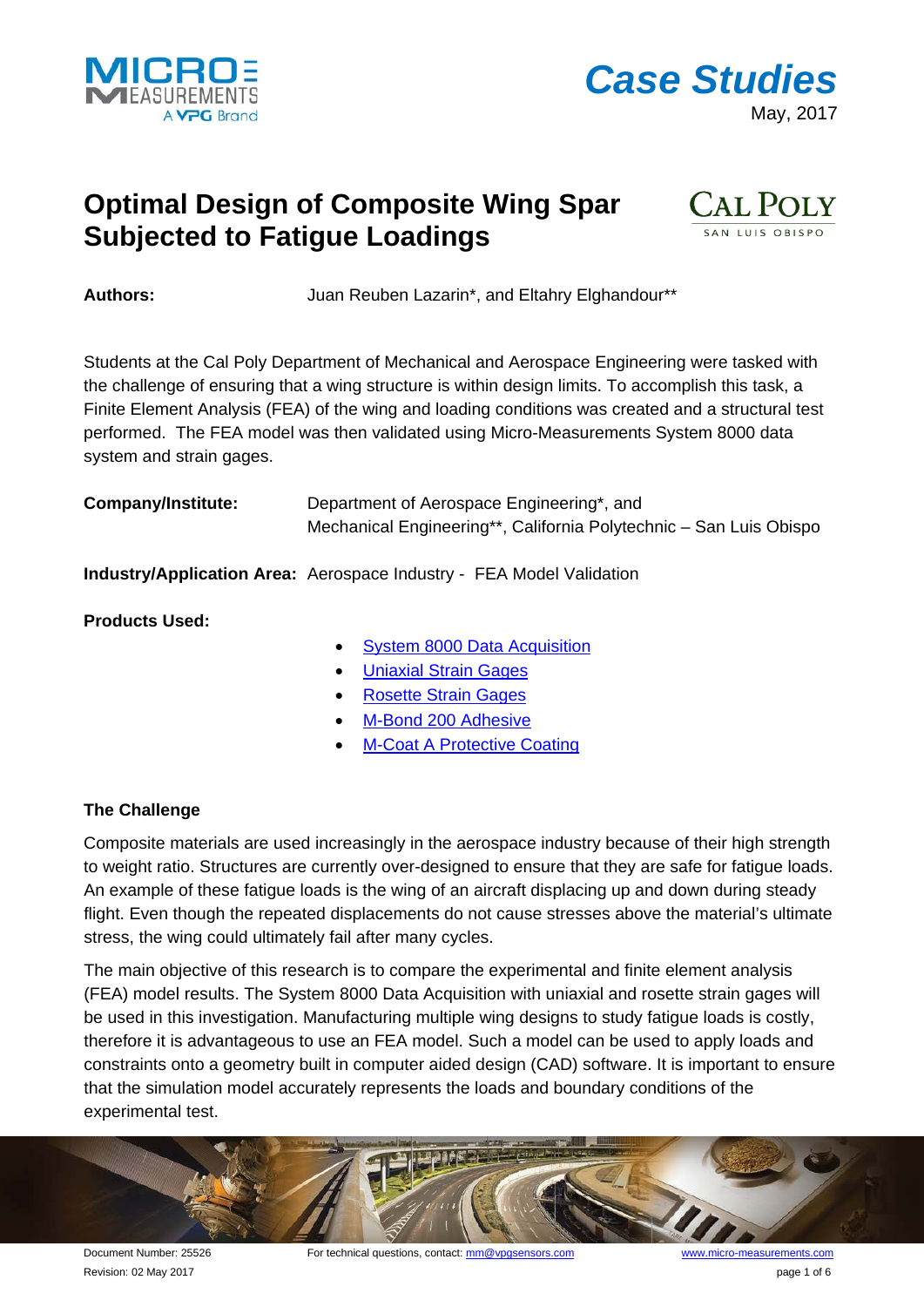

#### **The Solution**

Composite wing models which consisted of two span-wise spars, end ribs, and a wing skin were manufactured. Each wing had 16 strain gages bonded onto the skin so that strain values at each location could be compared to the FEA model. In order to ensure that data was consistent and accurate, American-made strain gages from Micro-Measurements® were used. For data collection, a System 8000 data acquisition (DAQ) instrument made by the same manufacturer as the strain gages was utilized. The wing was put in a rigid fixture as shown in Fig.1, so that static and fatigue bending loads could be applied. The experimental test setup used in the study is shown in Fig. 2.



*Figure 1: (a) Composite wing model with strain gages applied to the top skin surface. (b) Composite wing with strain gages mounted in the rigid fixture and Instron machine before fatigue testing. (c) System 8000 DAQ connected to a laptop for data collection from strain gages during testing.*

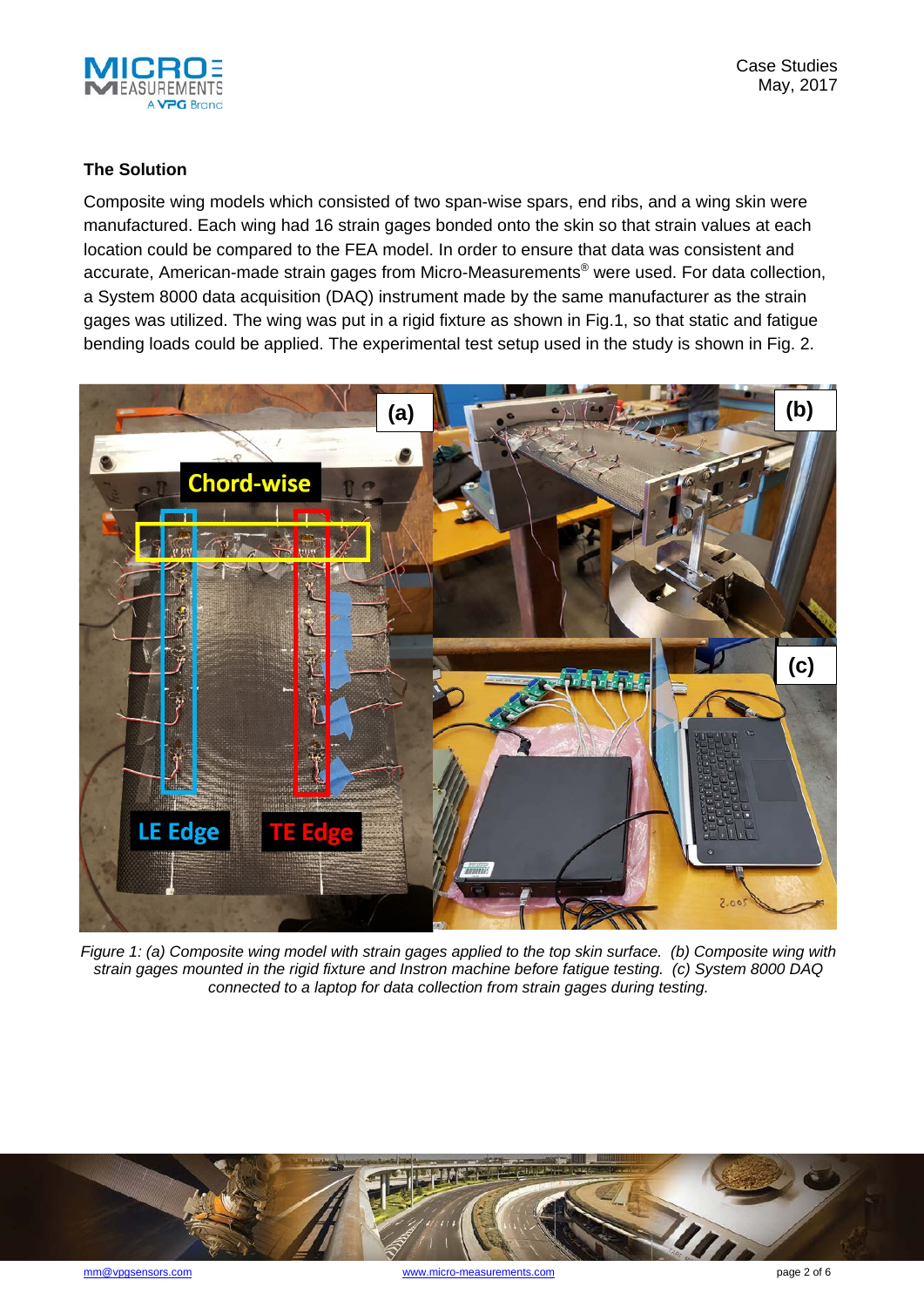

Case Studies May, 2017



*Figure 2: Experimental test setup*

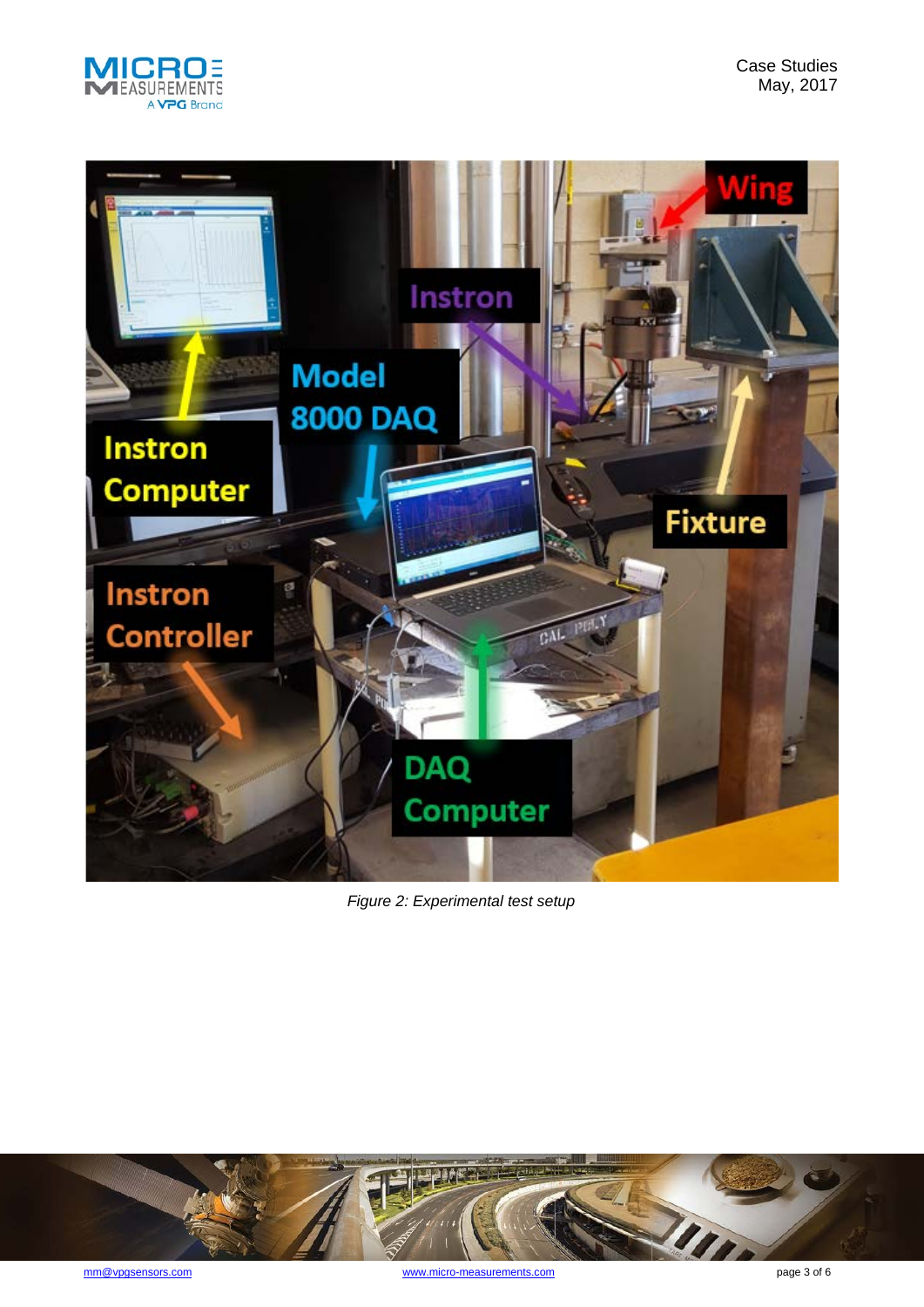

While the wing is under load, strain data from the gages is collected and compared to the simulation. The wing was displaced by 0.03 inches fully reversed, at a frequency of 10 Hz, until 100,000 cycles or failure. Once the model was validated, it could then be used to study the effects of the internal structure of the wing on static and fatigue load resistance. Strain data was also periodically collected during the fatigue test to ensure that the driving displacement and frequency were consistent. Strain data collected from the leading and trailing edge during the fatigue test using the System 8000 DAQ is shown in Fig. 3 below.



*Figure 3: Strain data at leading and trailing edge during fatigue test.*

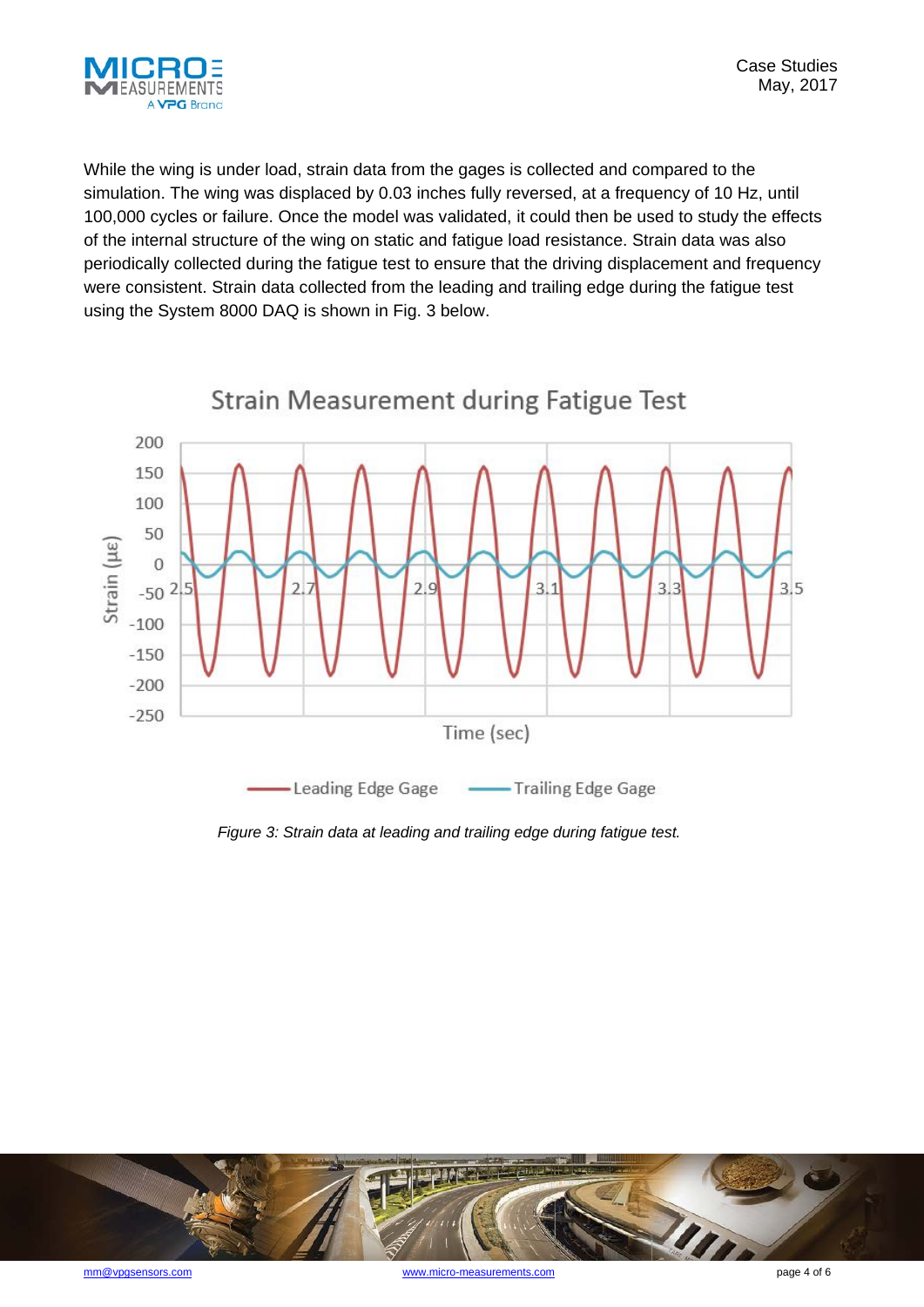

#### **The User Explains**

Aircraft wings undergo numerous wing deflections during their service life that can lead to cracks in parts or joints. In order to mitigate this risk, engineers use very conservative factors of safety, which leads to heavier structures. The consequence is lower fuel economy leading to increased operation cost. To address this problem, I aimed to create a model validated with experimental test results. The model can be used for design trade studies. With Micro-Measurements® strain gages I was able to conclude that my FEA model simulated the strains along the leading edge of the wing. With the analysis model validated, additional spar designs can be analyzed. By comparing the strains between different spar designs, I was able to determine the optimal design for static and fatigue bending loads. The strains along the leading edge from the simulation model and experimental test are plotted in the Fig. 4 below. The Micro-Measurements<sup>®</sup> DAQ, along with their strain gages, ensured ease of setup and accurate data collection.

Results from the trailing edge and along the chord did not match as closely as the leading edge group. This can be explained by either the boundary conditions of the experimental test or inconsistent bond lines along the trailing edge. I believe that by addressing manufacturing and assembly issues, the errors at those two locations could be diminished. In order to investigate this area, experimental testing with strain gages is recommended.





*Figure 4: (a) Strain gages along the chord wise direction. (b) Strain contour plot from the FEA software. (c) Experimental and FEA strain results along the leading edge spar.*